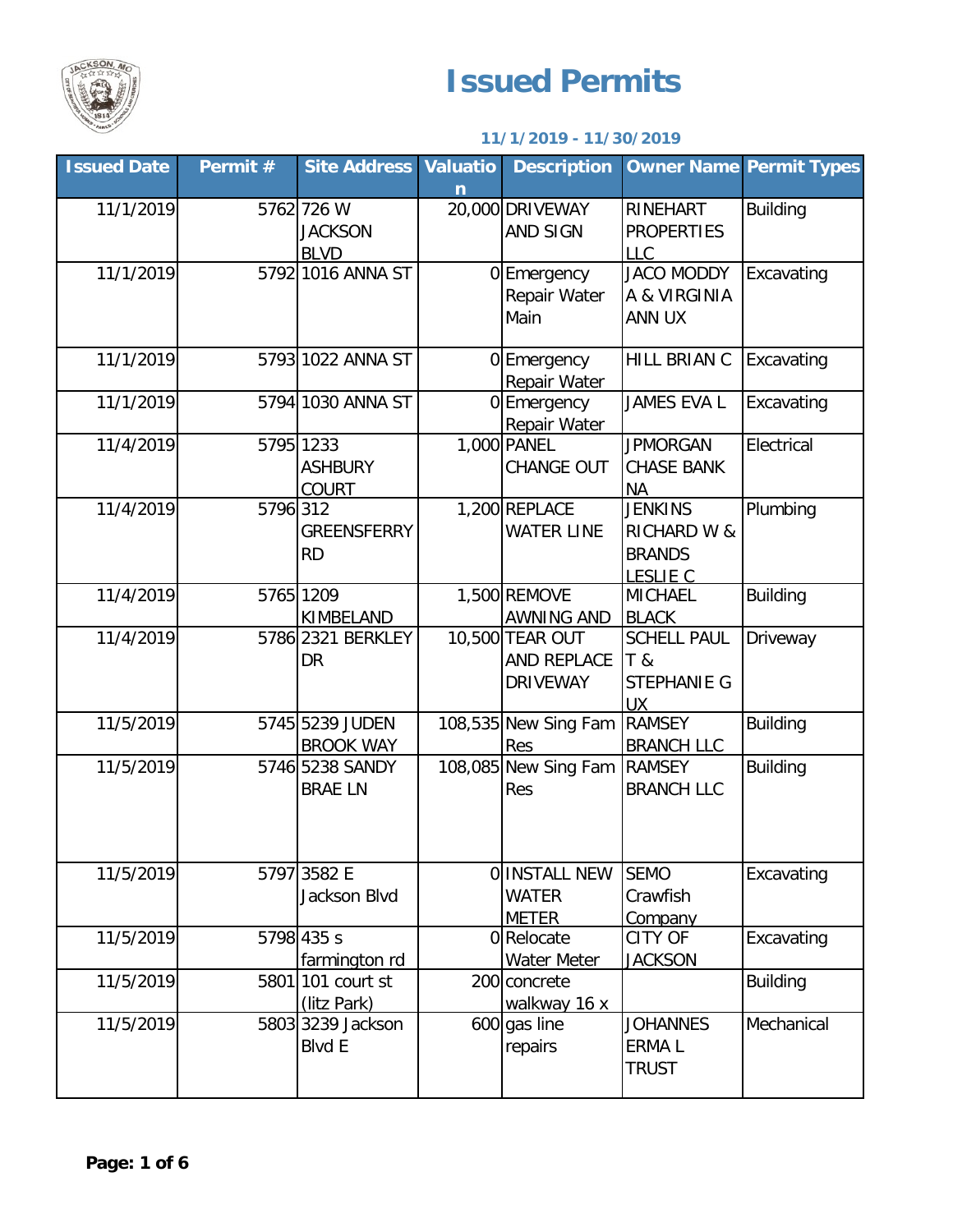| 11/6/2019  |          | 5787 3039 JACKSON |            | 23,000 REPLACING            | <b>MURPHY OIL</b>  | <b>Building</b> |
|------------|----------|-------------------|------------|-----------------------------|--------------------|-----------------|
|            |          | <b>BLVD E</b>     |            | <b>DEFECTIVE</b>            | <b>USA INC</b>     |                 |
|            |          |                   |            | <b>CANOPY</b>               | #5805              |                 |
| 11/7/2019  |          | 5753 417 MORGAN   |            | 300 4' HIGH                 | <b>BOLLINGER</b>   | <b>Building</b> |
|            |          |                   |            | <b>FENCE</b>                | <b>CLIFFORD L</b>  |                 |
|            |          |                   |            |                             | <b>TRUST</b>       |                 |
| 11/7/2019  |          | 5804 741 GOODSON  |            | OREPLACE                    | <b>BARNARD</b>     | Mechanical      |
|            |          |                   |            | <b>HEAT SYSTEM</b>          | JOHN G &/OR        |                 |
|            |          |                   |            |                             | <b>KATHLEEN D</b>  |                 |
|            |          |                   |            |                             | <b>TRUST</b>       |                 |
|            |          |                   |            |                             |                    |                 |
| 11/7/2019  |          | 5791 113 JACKSON  | 6,000 SIGN |                             | P AND J            | Sign            |
|            |          | <b>BLVD W</b>     |            |                             | <b>MARKETING</b>   |                 |
|            |          |                   |            |                             | <b>LLC</b>         |                 |
|            |          |                   |            |                             |                    |                 |
| 11/8/2019  |          | 5790 2783 OLD     |            | 5,835 BLACK CHAIN           | <b>HOHIMER</b>     | <b>Building</b> |
|            |          | <b>TOLL RD</b>    |            | <b>LINK FENCE</b>           | <b>LARRY</b>       |                 |
| 11/12/2019 |          | 5806 1003 N High  |            | 0 new walk way              | <b>CITY OF</b>     | Driveway        |
|            |          | St                |            | going from                  | <b>JACKSON</b>     |                 |
| 11/14/2019 |          | 5808 2050 Walton  |            | 2,000 installing            | <b>MAKA</b>        | Plumbing        |
|            |          | Dr                |            | <b>Water Meters</b>         | <b>JACKSON LLC</b> |                 |
|            |          |                   |            |                             |                    |                 |
|            |          |                   |            |                             |                    |                 |
| 11/14/2019 |          | 5809 428 S        |            | 1,300 repair service        | <b>HUBBARD</b>     | Plumbing        |
|            |          | Shawnee           |            | line                        | ALAN D &           |                 |
|            |          |                   |            |                             | SHEILA D UX        |                 |
|            |          |                   |            |                             |                    |                 |
|            |          |                   |            |                             |                    |                 |
|            |          |                   |            |                             |                    |                 |
|            |          |                   |            |                             |                    |                 |
|            |          |                   |            |                             |                    |                 |
| 11/14/2019 |          | 5810 1401         |            | 500 change out              | <b>MITCHELL</b>    | Electrical      |
|            |          | Normandy Ln       |            | panel                       | <b>ROBERT</b>      |                 |
| 11/14/2019 |          | 5812 1110 JACKSON |            | 900 REPLACE                 | <b>JESSE SMITH</b> | Mechanical      |
|            |          |                   |            | PART OF GAS                 |                    |                 |
|            |          | TRL               |            |                             |                    |                 |
|            |          |                   |            | <b>LINE</b>                 |                    |                 |
| 11/14/2019 | 5813 405 |                   |            | 5,000 Demo house w SEABAUGH |                    | Demolition      |
|            |          | <b>FARMINGTON</b> |            | intentions to               | LEROY E &          |                 |
|            |          |                   |            | rebuild                     | <b>GERALDINE</b>   |                 |
| 11/15/2019 |          | 5814 684 Jackson  |            | O INSTALL NEW               | <b>UNIVERSITY</b>  | Excavating      |
|            |          | Trl W             |            | <b>WATER</b>                | OF MISSOURI        |                 |
|            |          |                   |            | <b>METER</b>                | <b>EXTENSION</b>   |                 |
|            |          |                   |            |                             | COUNCIL            |                 |
|            |          |                   |            |                             |                    |                 |
| 11/15/2019 |          | 5789 3260 SPRING  |            | 253,910 New Sing Fam        | <b>SOUTHERN</b>    | <b>Building</b> |
|            |          | <b>LAKE TRAIL</b> |            | Res                         | <b>DEVELOPMEN</b>  |                 |
|            |          |                   |            |                             | <b>T COMPANY</b>   |                 |
|            |          |                   |            |                             |                    |                 |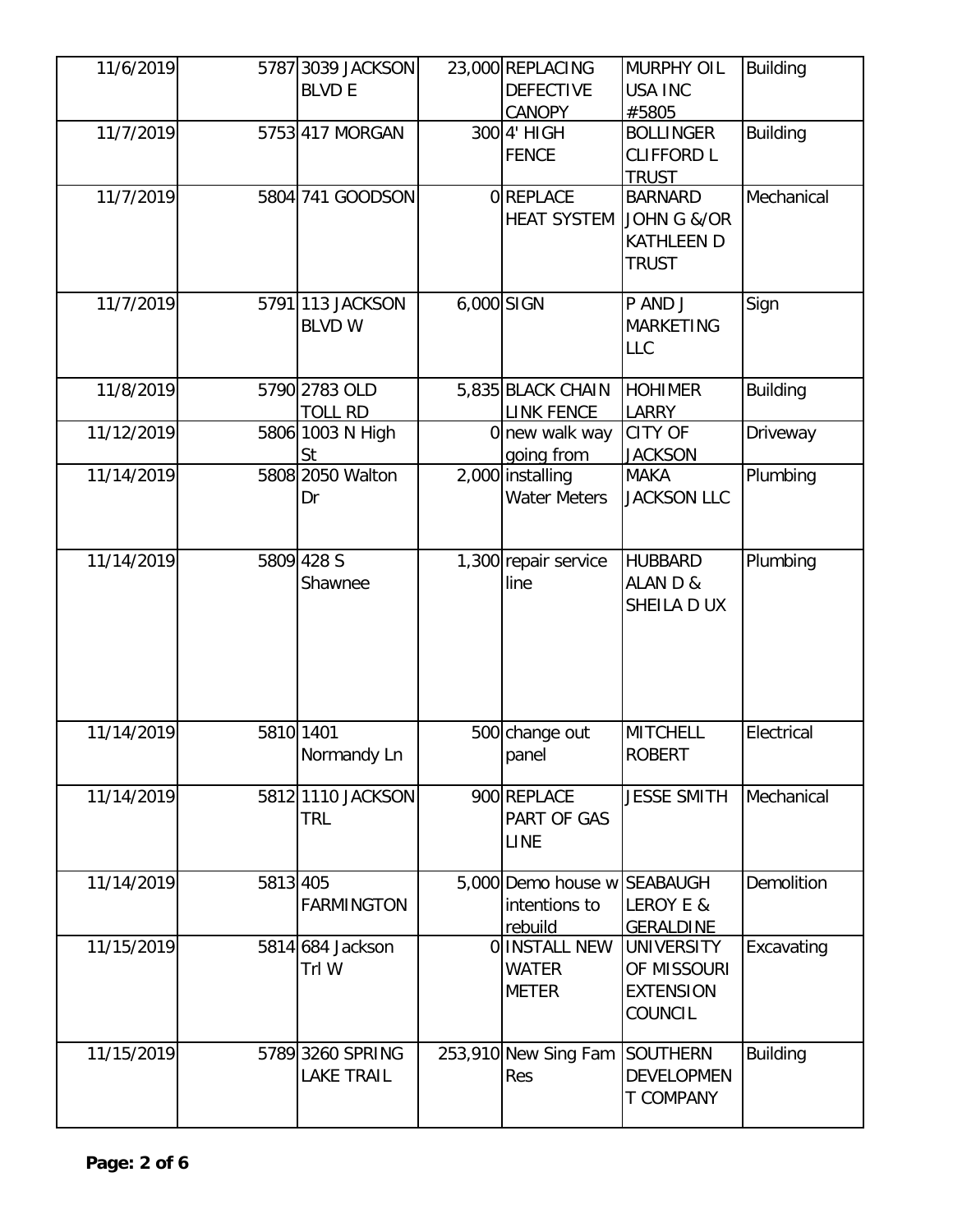| 11/18/2019 | 5751 1619 HIGH ST               |         | 500 STORAGE                      | <b>JAMES</b>                       | <b>Building</b> |
|------------|---------------------------------|---------|----------------------------------|------------------------------------|-----------------|
|            | N                               |         | SHED ON                          | <b>STRONG</b>                      |                 |
| 11/19/2019 | 5816 1582 meadow                |         | 0 install new                    | <b>DEEWAYNE &amp;</b>              | Excavating      |
|            | ct                              |         | water meter                      | <b>JANE HICKS</b>                  |                 |
| 11/20/2019 | 5805 1589 BELAIR                |         | 100,000 BUILDING                 | <b>KENNETH</b>                     | <b>Building</b> |
|            | <b>ST</b>                       |         | <b>REPAIR DUE</b>                | <b>EVANS</b>                       |                 |
|            |                                 |         | <b>TO FIRE</b>                   |                                    |                 |
|            |                                 |         | <b>DAMAGE</b>                    |                                    |                 |
|            |                                 |         |                                  |                                    |                 |
| 11/21/2019 | 5821 718 N Hope                 |         | 300 repair water                 | <b>HEIDEN</b>                      | Plumbing        |
|            | St                              |         | line leak in line JAMES D &      |                                    |                 |
|            |                                 |         |                                  | <b>GLENDA C UX</b>                 |                 |
| 11/21/2019 | 5822 116 E Madison              |         | 2,175 repair sewer               | <b>BROWNE</b>                      | Plumbing        |
|            |                                 |         | line                             | MICHAEL S &                        |                 |
|            |                                 |         |                                  | <b>VIRGINIA L UX</b>               |                 |
|            |                                 |         |                                  |                                    |                 |
| 11/22/2019 | 5811 944 LAKE                   |         | 1,700 Chain link                 | <b>ASHLEY</b>                      | <b>Building</b> |
|            |                                 |         | fence                            | <b>FARRAR</b>                      |                 |
| 11/25/2019 | 5825 1031 W                     |         | 1,100 Changing out               | Kim Scott                          | Electrical      |
| 11/25/2019 | Independence<br>5826 921 W MAIN |         | Elec Panel<br>6,450 REPAIR       | <b>MOYERS</b>                      | Electrical      |
|            |                                 |         | <b>SEWER LINE</b>                | <b>MARY M</b>                      |                 |
|            |                                 |         |                                  | <b>TRUST</b>                       |                 |
| 11/25/2019 | 5827 222 Shawnee                |         | 1,200 replacing a                | Matthew &                          | Plumbing        |
|            | <b>Blvd S</b>                   |         | water line                       | Elizabeth Lord                     |                 |
|            |                                 |         |                                  |                                    |                 |
| 11/26/2019 | 5831 4886                       |         | O INSTALL NEW                    | <b>RESSEL</b>                      | Excavating      |
|            | PINEDALE CT                     |         | <b>WATER</b>                     | <b>ESTHER B</b>                    |                 |
| 11/26/2019 | 5833 214 N                      |         | <b>METER</b><br>2,000 TAKING OUT | <b>TRUST</b><br><b>SEMO RENTAL</b> | Demolition      |
|            | <b>GEORGIA ST</b>               |         | <b>SHED</b>                      | <b>PROPERTIES</b>                  |                 |
|            |                                 |         |                                  |                                    |                 |
|            |                                 |         |                                  |                                    |                 |
| 11/26/2019 | 5834 406 W                      |         | 2,000 DEMO OUT                   | <b>SEMO</b>                        | Demolition      |
|            | WASHINGTON                      |         | <b>BUILDING</b>                  | <b>RENTALS</b>                     |                 |
|            | <b>ST</b>                       |         |                                  |                                    |                 |
| 11/26/2019 | 5835 1530                       |         | 018 FT X 26 FT                   | <b>PERR HARLAN</b>                 |                 |
|            | <b>WOODLAND</b>                 |         | <b>CARPORT</b>                   | D TRUST ETAL Development           | Floodplain      |
|            | <b>EAST</b>                     |         |                                  |                                    |                 |
| 11/26/2019 | 5824 2582 OAK ST                |         | 1,500 WOOD                       | <b>REID</b>                        | <b>Building</b> |
|            |                                 |         | PRIVACY                          | <b>WORDEN</b>                      |                 |
| 11/27/2019 | 5829 5337 JUDEN                 |         | 2,825 BLACK                      | THOMAS &                           | <b>Building</b> |
|            | <b>BROOK WAY</b>                |         | <b>ALUMINUM</b>                  | <b>KAREN</b>                       |                 |
|            |                                 |         | <b>FENCE</b>                     | <b>SMILEY</b>                      |                 |
|            |                                 | 672,115 |                                  |                                    |                 |

**Total Records: 42**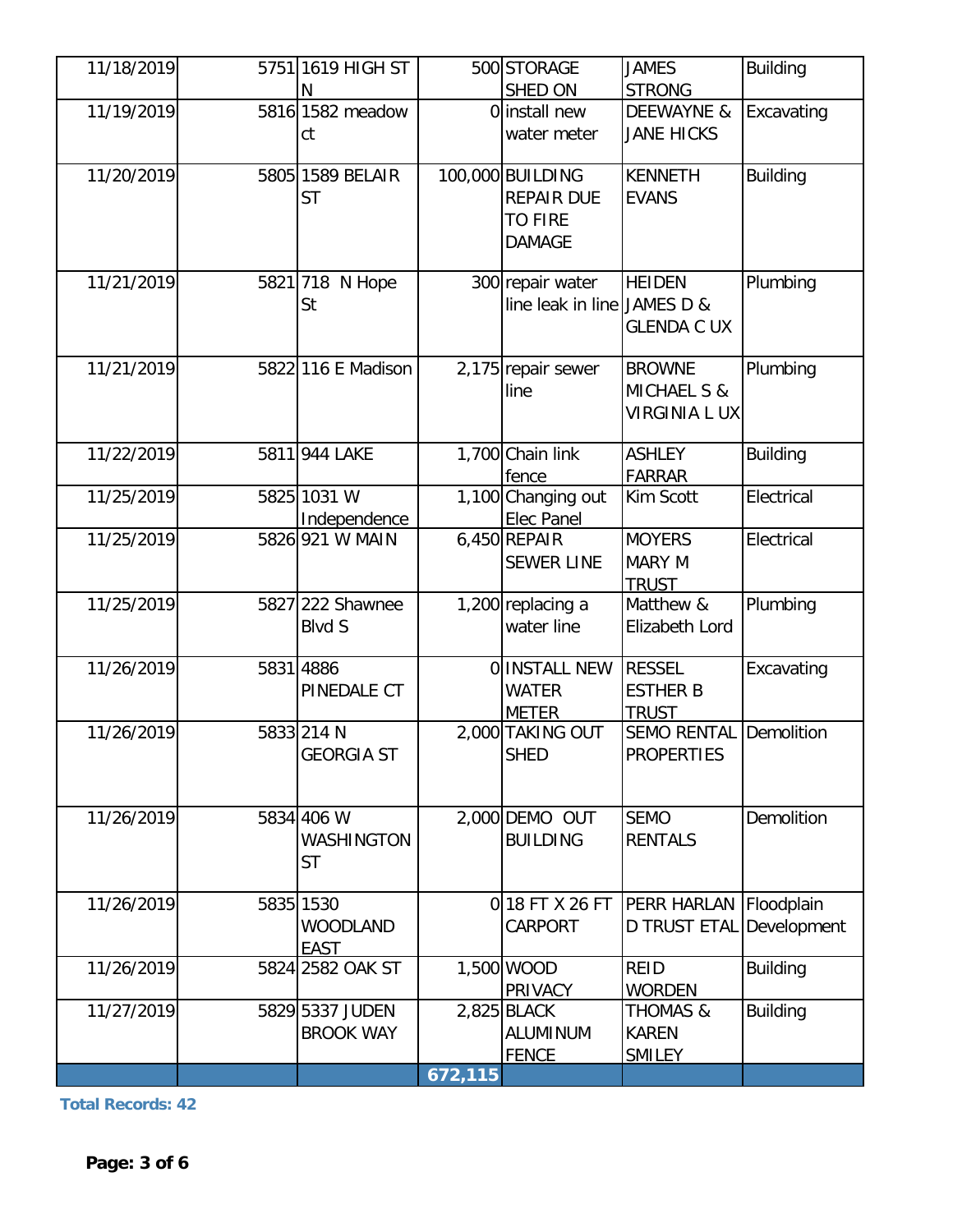| <b>Primary</b>                     | <b>Main Status</b> |
|------------------------------------|--------------------|
| <b>Contractor</b>                  |                    |
| <b>ULRICH</b>                      | <b>ISSUED</b>      |
| <b>CONCRETE</b>                    |                    |
| <b>FINISHING</b><br><b>CITY OF</b> | <b>ISSUED</b>      |
| <b>JACKSON</b>                     |                    |
|                                    |                    |
|                                    |                    |
| <b>CITY OF</b>                     | <b>ISSUED</b>      |
| <b>JACKSON</b>                     |                    |
| <b>CITY OF</b>                     | <b>ISSUED</b>      |
| <b>JACKSON</b>                     |                    |
| <b>HOLWEG</b>                      | <b>ISSUED</b>      |
| <b>ELECTRIC</b>                    |                    |
|                                    |                    |
| <b>DUTCH</b>                       | <b>ISSUED</b>      |
| <b>ENTERPRISES,</b>                |                    |
| <b>INC</b>                         |                    |
| 1SELF                              | <b>ISSUED</b>      |
|                                    |                    |
| <b>ULRICH</b>                      | <b>COMPLETE</b>    |
| <b>CONCRETE</b>                    |                    |
| <b>FINISHING</b>                   |                    |
|                                    |                    |
| <b>J PARK LLC</b>                  | <b>ISSUED</b>      |
| <b>MOORE</b>                       | <b>ISSUED</b>      |
| MECHANICAL                         |                    |
| CONTRACTING                        |                    |
|                                    |                    |
|                                    |                    |
| <b>CITY OF</b>                     | <b>ISSUED</b>      |
| <b>JACKSON</b>                     |                    |
|                                    |                    |
| <b>CITY OF</b>                     | <b>ISSUED</b>      |
| <b>JACKSON</b>                     |                    |
| <b>CITY OF</b>                     | <b>COMPLETE</b>    |
| <b>JACKSON</b><br><b>OBERMANN</b>  | <b>ISSUED</b>      |
| <b>HEATING &amp;</b>               |                    |
| PLUMBING                           |                    |
| <b>LLC</b>                         |                    |
|                                    |                    |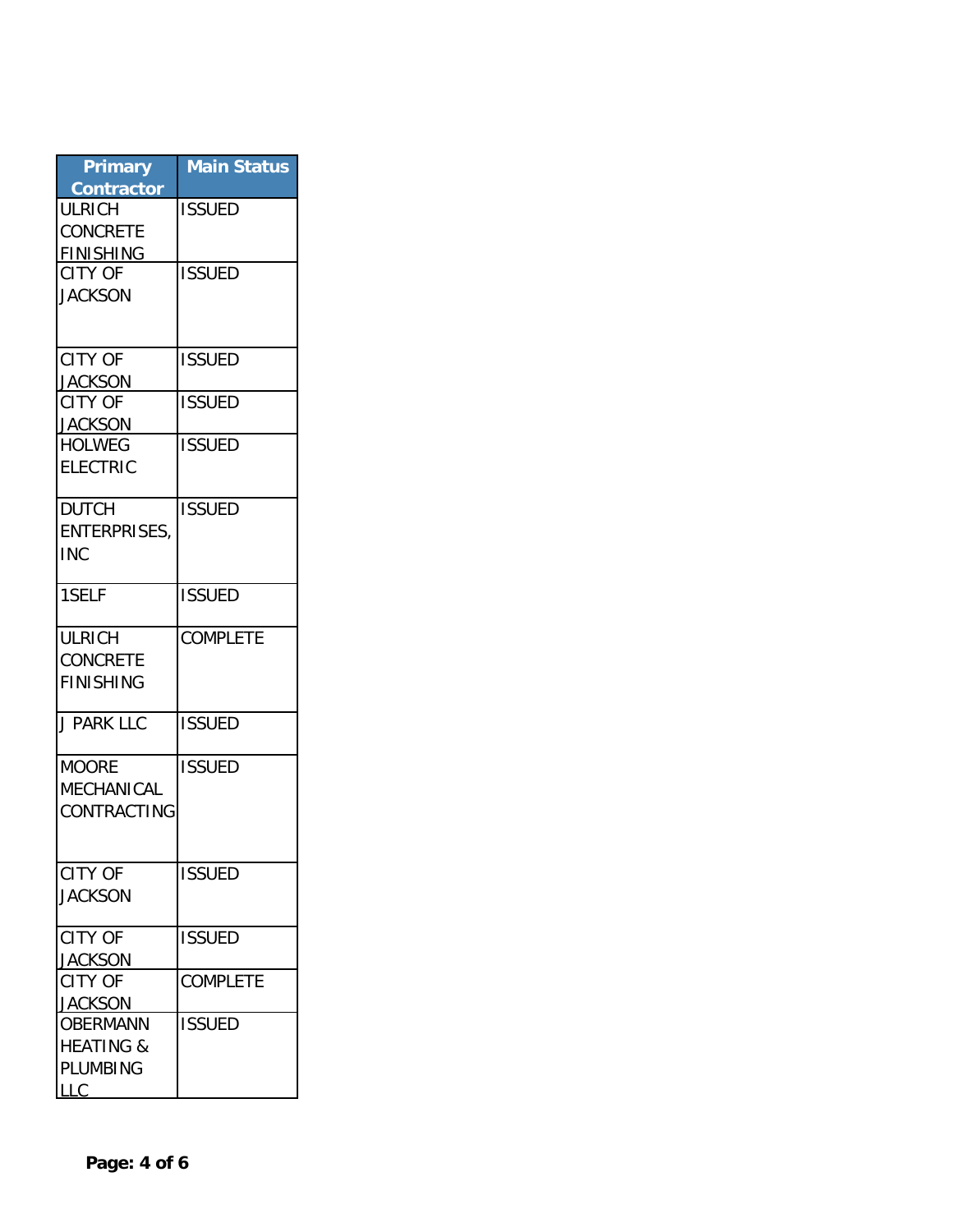| <b>FREY MOSS</b>                                                                                        | <b>ISSUED</b> |
|---------------------------------------------------------------------------------------------------------|---------------|
| 1SELF                                                                                                   | <b>ISSUED</b> |
| <b>PETERS</b><br><b>SERVICE CO</b>                                                                      | <b>ISSUED</b> |
| M & M SIGN,<br>LLC / WALTER<br><b>MARGRABE</b>                                                          | <b>ISSUED</b> |
| <b>BOOTHEEL</b><br><b>FENCE CO</b>                                                                      | <b>ISSUED</b> |
| <b>CITY OF</b><br><b>JACKSON</b>                                                                        | <b>ISSUED</b> |
| LANGFORD<br>MECHANICAL<br>& SHEET<br><b>METAL</b>                                                       | <b>ISSUED</b> |
| <b>BONNEY</b><br>SEPTIC TANK<br><b>PUMPING &amp;</b><br><b>CHIMNEY</b><br><b>SWEEP</b><br>SERVICE, BILL | <b>ISSUED</b> |
| <b>MIDSTATES</b><br><b>ENERGY CO</b><br>LLC                                                             |               |
| <b>HACKER</b><br>PLUMBING<br><b>HEATING &amp;</b><br>A/C, BRUCE                                         | <b>ISSUED</b> |
| 1SELF                                                                                                   | <b>ISSUED</b> |
| <b>CITY OF</b><br><b>JACKSON</b>                                                                        | <b>ISSUED</b> |
| <b>SOUTHERN</b><br><b>DEVELOPMEN</b><br>T CO                                                            | <b>ISSUED</b> |